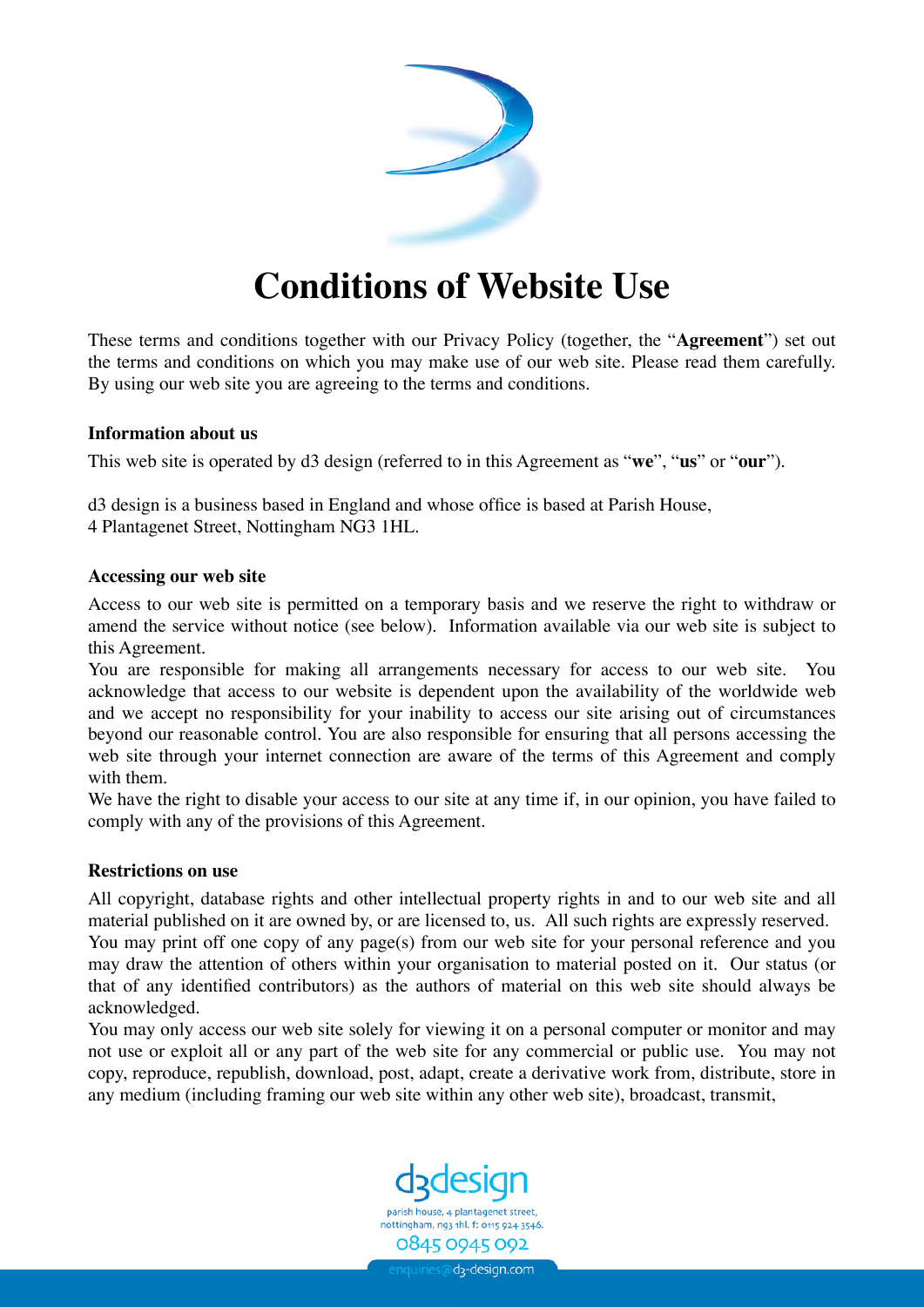re-transmit, modify, communicate or make available to the public all or any part of the web site without our prior written permission.

## **Changes to the web site**

Generally we update our web site on a regular basis and so may change the content at any time. If the need arises, we reserve the right to suspend the web site or to close it indefinitely.

#### **Information about you and your visits to our web site**

We may process information about you. If we do so, we shall do so in accordance with our Privacy Policy. Please review the terms of our Privacy Policy to check that you are happy for us to use your information in accordance with its terms. You are responsible for ensuring that all data provided by you to us is accurate.

## **Linking to our web site**

You may link to our web site home page, provided you do so in a way that is fair and legal and which does not damage our reputation or take advantage of it or suggest any form of association, approval or endorsement on our part where none exists. Our web site must not be framed on any other web site, nor should you establish a link to any part of our web site other than the home page. We reserve the right to withdraw linking permission without notice.

If you wish to make any use of material on our web site other than as permitted by this Agreement or wish to contact us about any material on the web site, please address your request to [enquiries@d3-design.com](mailto:enquiries@d3-design.com)

#### **Linking from our web site**

Our web site may from time to time contain links to various web sites and other resources provided by third parties. These links are provided for your information only. We have no control over the contents of those web sites and resources and accept no responsibility for them or for any loss or damage that you may suffer in connection with your use of them. The supply of any goods, services and information offered by third party providers listed on our site is subject to the relevant third party's terms and conditions relating to the provision of their goods, services and information.

# **Our liability**

Nothing in this Agreement shall exclude our liability for: (a) death or personal injury arising through negligence, (b) fraudulent misrepresentation; and/or (c) anything else that cannot be excluded or limited by us under English law.

Commentary and other materials posted on our web site are provided for general information purposes only and are not intended to be relied upon by you.